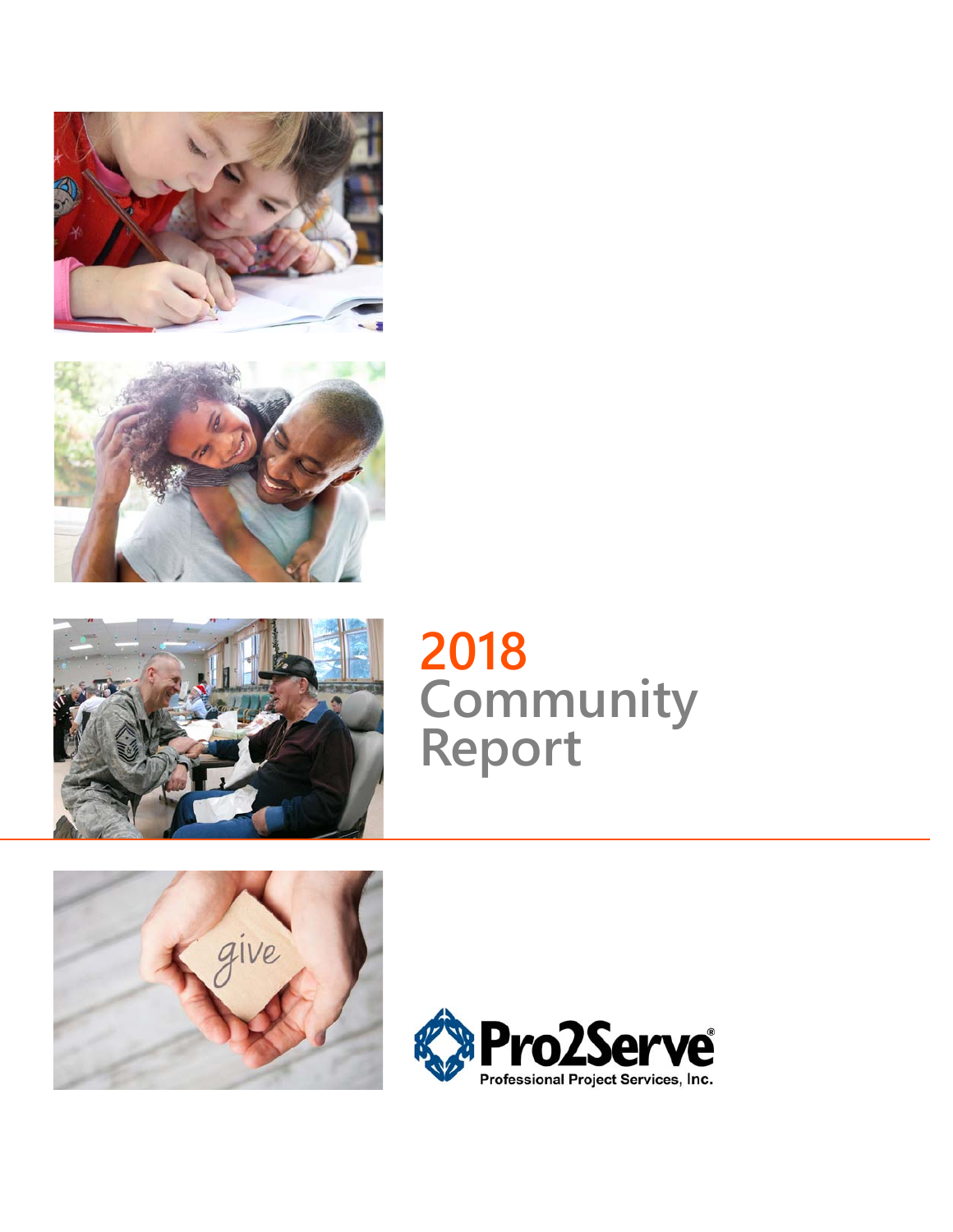## **OUR BUSINESS PRINCIPLES**

#### **PROFESSIONAL SKILLS MATCH OUR CUSTOMERS' NEEDS.**

We place professionals whose skills and training expertly match each client's specific job requirements.

#### **CUSTOMER SATISFACTION IS GUARANTEED.**

All of our professionals are dedicated to excellent performance for clients. We guarantee we will deliver the highest quality skills and services, on time and within budget.

#### **WE DEVELOP STRONG PARTNERSHIPS WITH CLIENTS.**

Our professionals establish and maintain highly productive and cost-effective relationships with our customers' teams.

#### **OUR PROFESSIONALS RECEIVE OUTSTANDING SUPPORT.**

We provide our professionals with superior opportunities, an excellent compensation and benefits package, outstanding administrative support, and advanced training.



## **OUR VALUES**

**INTEGRITY.** We maintain a fine sense of our obligations—to our customers, coworkers, suppliers, families, and our communities.

**COMMITMENT.** We are stakeholders in the success of our business, exerting our best efforts in everything we do. We are committed to giving more than we receive.

**MUTUAL RESPECT.** We celebrate the human spirit and are dedicated to preserving human dignity, diversity, and equality.

**CREATIVITY.** We foster individual initiative, continuous improvement, innovation, and entrepreneurship.

**BALANCE.** We seek to achieve balance between our family, work, spiritual, and recreational activities.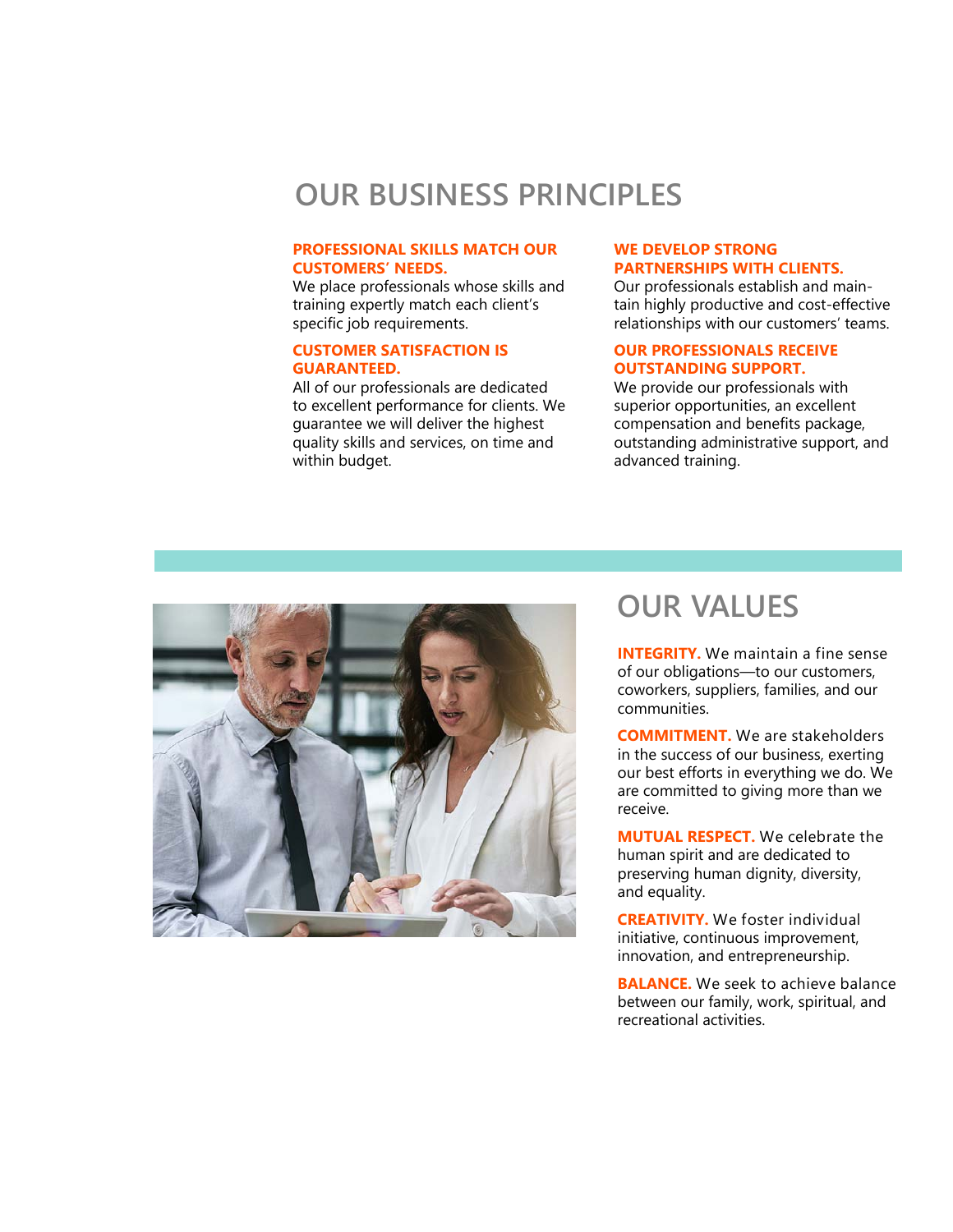## **2018 CHAIRMAN'S LETTER**

Nonprofits and other social enterprises comprise an essential part of our society and a significant part of our economy (10-15 percent by most counts). In pursuit of their missions, social enterprises face a variety of business-like challenges typically addressed by business schools.

Several years back, David Ragland, the Executive Director for the National Christian Foundation of East Tennessee, and I approached Dr. Alex Miller, The William B. Stokely Chair of Business in the University of Tennessee's Haslam College of Business, to determine how the College was addressing the training and education of leaders of nonprofits. What we found was that very little was being done in this arena. Working closely with Dr. Miller and several philanthropic business leaders in East Tennessee, the Consortium for Social Enterprise Effectiveness (CSEE) was formed and Alex became the Pro2Serve Director of CSEE.

2018 marked the fifth year of Pro2Serve's five year commitment to the University of Tennessee's Haslam College of Business to support the Consortium for Social Enterprise Effectiveness. In a recent update to CSEE's Board of Advisors, Dr. Miller highlighted some of the accomplishments of the Consortium over the past five years:

**Student Training—** UT has provided a course on nonprofit management to over 150 students. The course is open to students from across all disciplines, and students have participated from every college on campus. The success of the nonprofit management course has led to the development of a minor in nonprofit management that will launch this year. This campus-wide program connects coursework from eight different colleges and represents an unprecedented commitment to nonprofits by UT.



**Executive Training—** CSEE established a year-long certificate program that has educated 138 local nonprofit leaders drawn from 105 regional organizations. Nearly one-fourth of all organizations have sent multiple leaders to the training.

**Board of Directors Training—** In cooperation with the Alliance for Nonprofits, UT helped launch a year-long certificate program for high potential executives desiring to serve on local nonprofit boards. This program trains approximately 25 future nonprofit board members each year, drawn from local business organizations.

In addition to the "inside the walls" of the University, CSEE helped to form the "outside the walls" Alliance for Better Nonprofits (ABN), a training, consulting, and resource center for the nonprofits of East Tennessee.

CSEE's impact on the East Tennessee nonprofit community is being described as "transformational" and should continue for many years to come. Pro2Serve's active involvement in CSEE's formation and our support over the past five years have been instrumental in supporting our community—a core value of Pro2Serve and our employees.

Sam Sar

**L. Barry Goss, PhD, Chairman and CEO**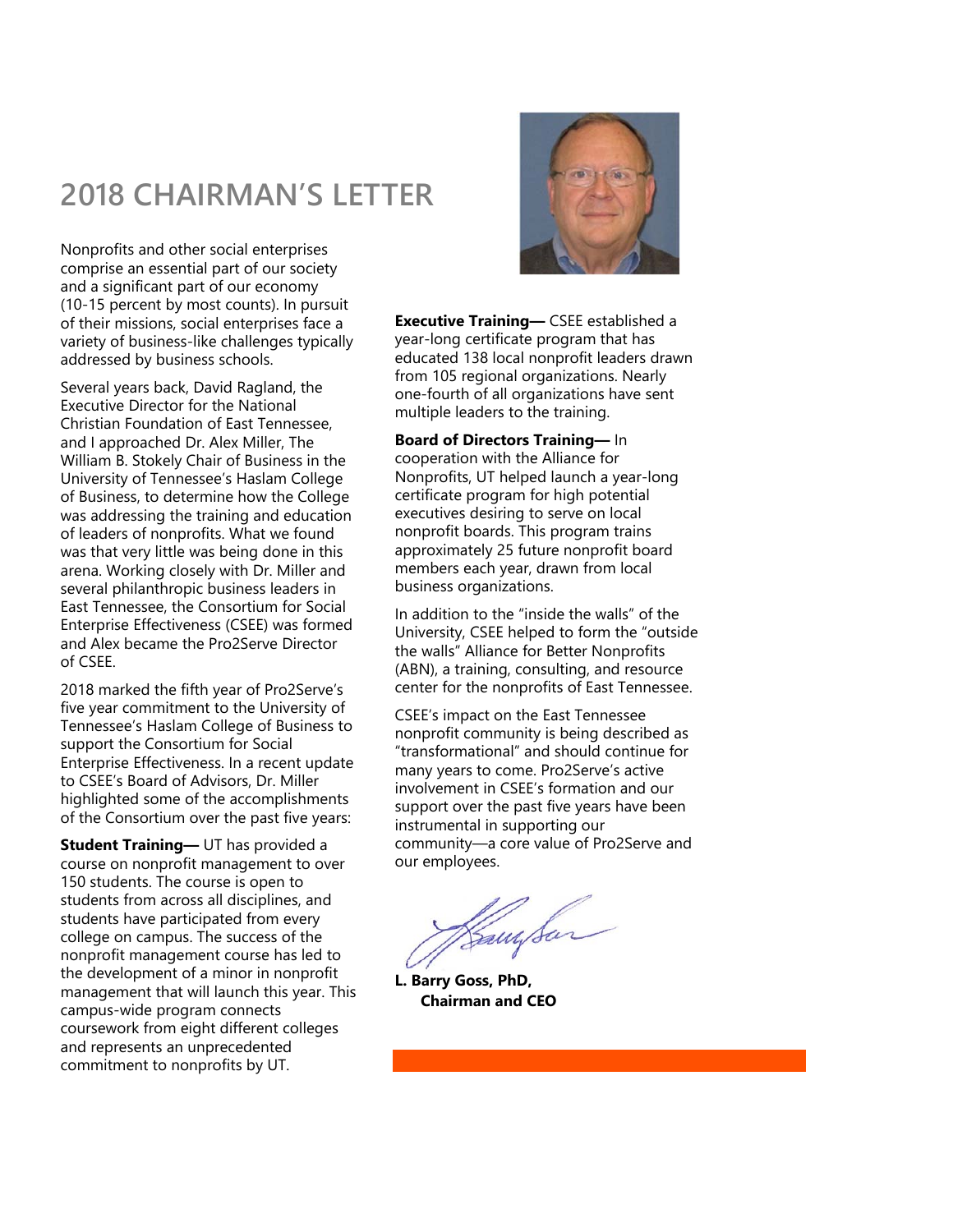

## **CORPORATE CITIZENSHIP**

#### **Major corporate programs:**

Our Board of Directors has established education and economic development priorities for the corporate giving program. In education, we helped establish the Distinguished Professionals Education Institute, a 501(c)(3) education organization that places professionals in high schools to teach courses in their areas of expertise, such as physicists teaching physics. Since 2011, when Pro2Serve helped establish the University of Tennessee's Consortium for Business Excellence in Nonprofits, we have continued yearly support for that program, which trains social mission organization leaders for the skills and strategies needed to overcome the challenges of operating a nonprofit. In economic development, we continued our support of the East Tennessee Economic Council and the Energy Technology and Environmental Business Association.

#### **Joint employer/employee**

**programs:** The United Way represents our largest joint employer/ employee community program.

We proudly match our employees' United Way pledge contributions at a rate of two dollars per each employee dollar, and as a result of our generous employees, we have been Roane County United Way's largest corporate annual contributor each year since 2009. In partnership with our employees, we also support the Willow Brook School Bear Tree and the Roane Imagination Library.

#### **Employee matching program:**

Pro2Serve matches up to \$100 for any employee who is contributing time or money to a favorite community or charitable program. Beneficiaries range from high school soccer teams to church mission trips to families in need.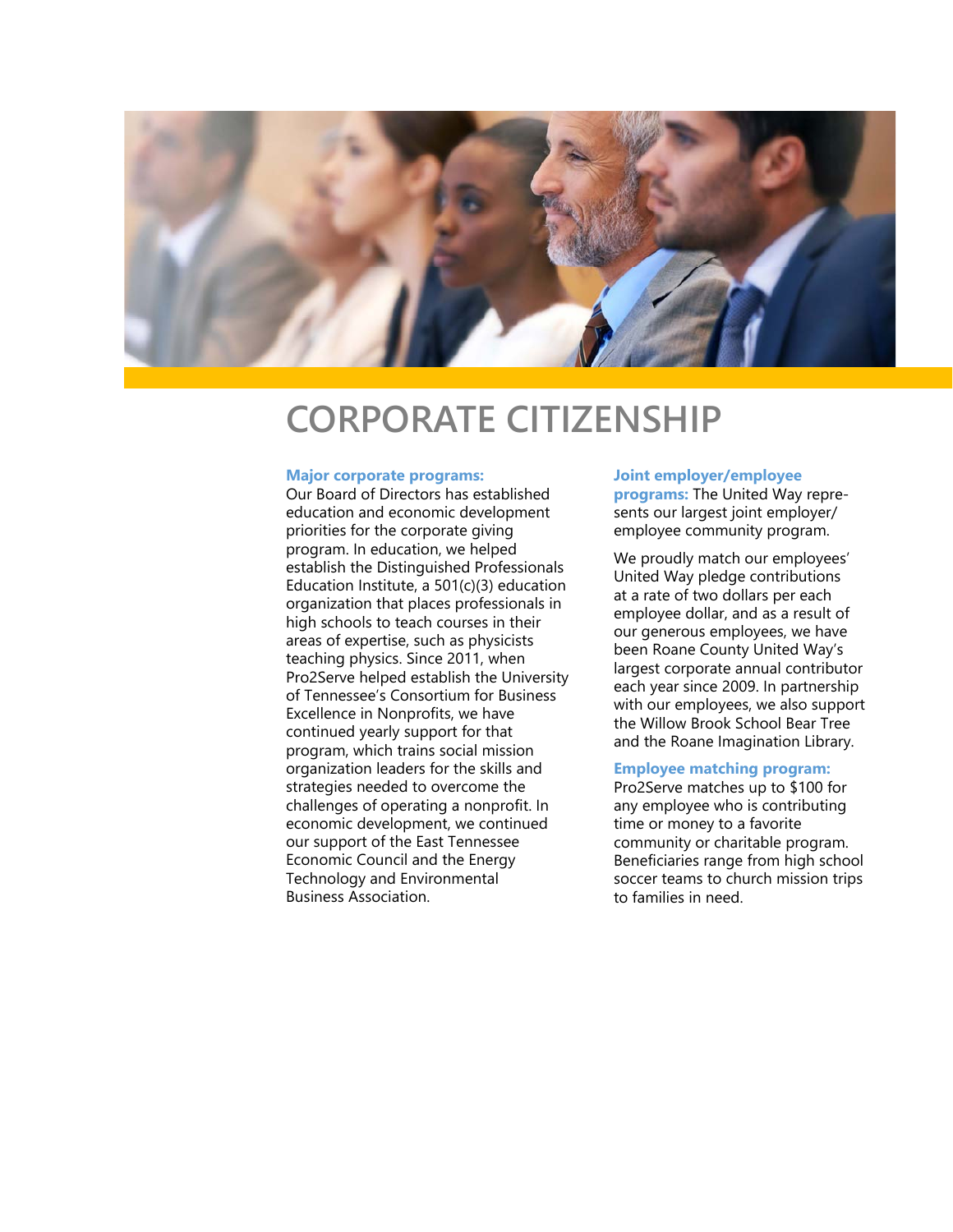## Pro2Serve and our employees supported these organizations in 2018:

American Legion Post #2 Amyloidosis Foundation Animal Welfare League of Alexandria Canopy Children's Solutions CASA of the Tennessee Heartland Choices Resource Center DAV Charitable Service Trust Discover Life in America East Tennessee Veterans Honor Guard Emory Valley Center Great Smoky Mountain Council of the Boy Scouts of America High Plains Food Bank HonorAir Knoxville Karns Baseball Club Mountain Man Memorial March



NS2 Serves Oak Ridge High School Soccer Portsmouth Christmas Gifts for Children Roane County Relay for Life Roane Imagination Library Roice-Hurst Humane Society San Francisco SPCA Willow Brook School Bear Tree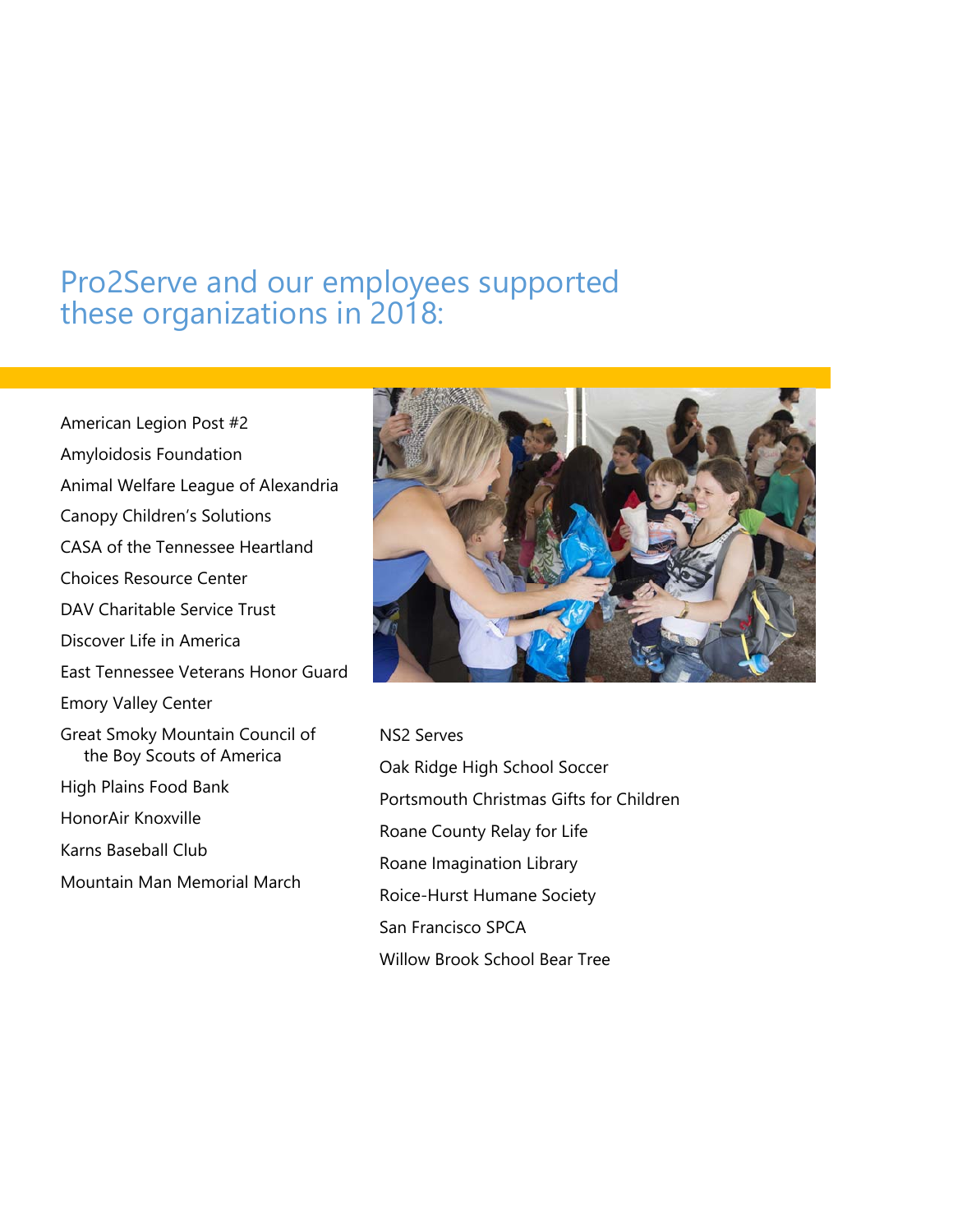*Our therapy team never*  " *looked down on us. They counseled us with encouragement and taught us how to empower our lives in a positive manner."* 

**— the Johnson family, Canopy Children's Solutions clients**

### **CANOPY CHILDREN'S SOLUTIONS**

For more than 100 years, Canopy Children's Solutions has been working to put children into loving, supportive homes and meet their emotional, educational, and other needs. The Jackson, Mississippi-based nonprofit provides adoption services as well as assistance for children's behavioral health, educational, and social service needs. The needs are great, as one in five children face an emotional, behavioral, or mental health issue and fewer than 20 percent ever receive help, according to the organization.



John D. Damon, PhD and CEO of the organization, said that Pro2Serve's support is of great help to Canopy in fulfilling its mission. "Thank you so much for your generous support of our mission to transform lives!" he wrote to Pro2Serve Chairman and CEO Dr. L. Barry Goss.

According to its 2018 Annual Outcomes and Report, Canopy Children's Solutions served 5,092 children throughout Mississippi in 2017. Canopy operates in all 82 counties of the state.

During 2017, Canopy helped 1,455 clients work through mental health problems with licensed therapists, provided intensive mental health treatment for 722 people at its residential facility or through in-home services, and provided 5,757 hours of applied behavior analysis therapy for autistic children.

Damon said that 93 cents out of every dollar donated to Canopy Children's Solutions goes directly to support its programs. "You can rest assured that your gift will have a positive impact on the lives of children seeking hope in our state," he said.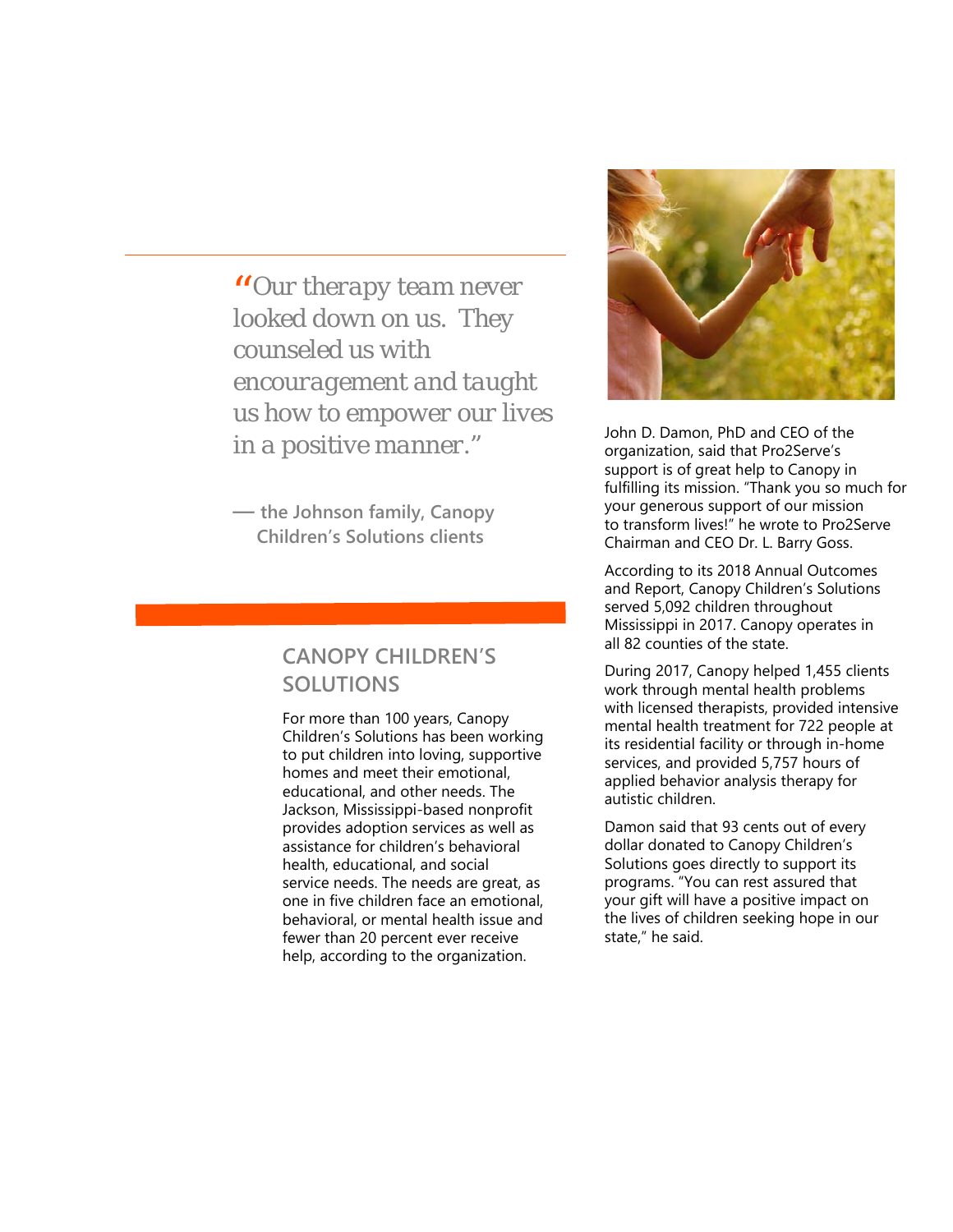*Your gift provides students with opportunities to study*  " *nature and take an active role in real scientific research at a young age."* 

**— Todd P. Witcher, Executive Director, Discover Life in America**

### **DISCOVER LIFE IN AMERICA**

Discover Life in America (DLiA) has a program to catalog and research all the species and ecosystems in the Great Smoky Mountains National Park. But as ambitious as it sounds, the vision goes beyond that.

"Our work is not just about conserving nature, but also about the connections between people and the natural world that surrounds us all," said Todd P. Witcher, Executive Director. Based in the national park, DLiA funds research and public education involving the park and makes the information available to anyone, based on the idea that access to reliable information about species and ecosystems allows governments, corporations, landowners, and conservation groups to try to protect these resources while pursuing their own goals.

"Donations from you, and our other donors, fund the work of DLiA in conducting the Smokies All Taxa Biodiversity Inventory (ATBI) and in promoting the vital importance of a biological inventory for our diverse planet," Witcher said in thanking Pro2Serve.

ATBI is one of the largest biodiversity projects in the world. It has documented nearly 1,000 new species to science and more than 9,000 new species to the Great Smoky Mountains National Park, which contains a total of 19,866 species, according to the organization. The methods being developed through DLiAsponsored work in the Great Smoky Mountains National Park are helping to build a model for research in other parks throughout the nation and around the world.

DLiA not only hosts scientists, teachers, and students but also welcomes artists, musicians, and photographers to encourage exploring connections between humans and nature.



"The ATBI program is based on the principle that we must evolve beyond resource management targeted at a few endangered, highly visible species to practices that conserve all creatures great and small," Witcher said.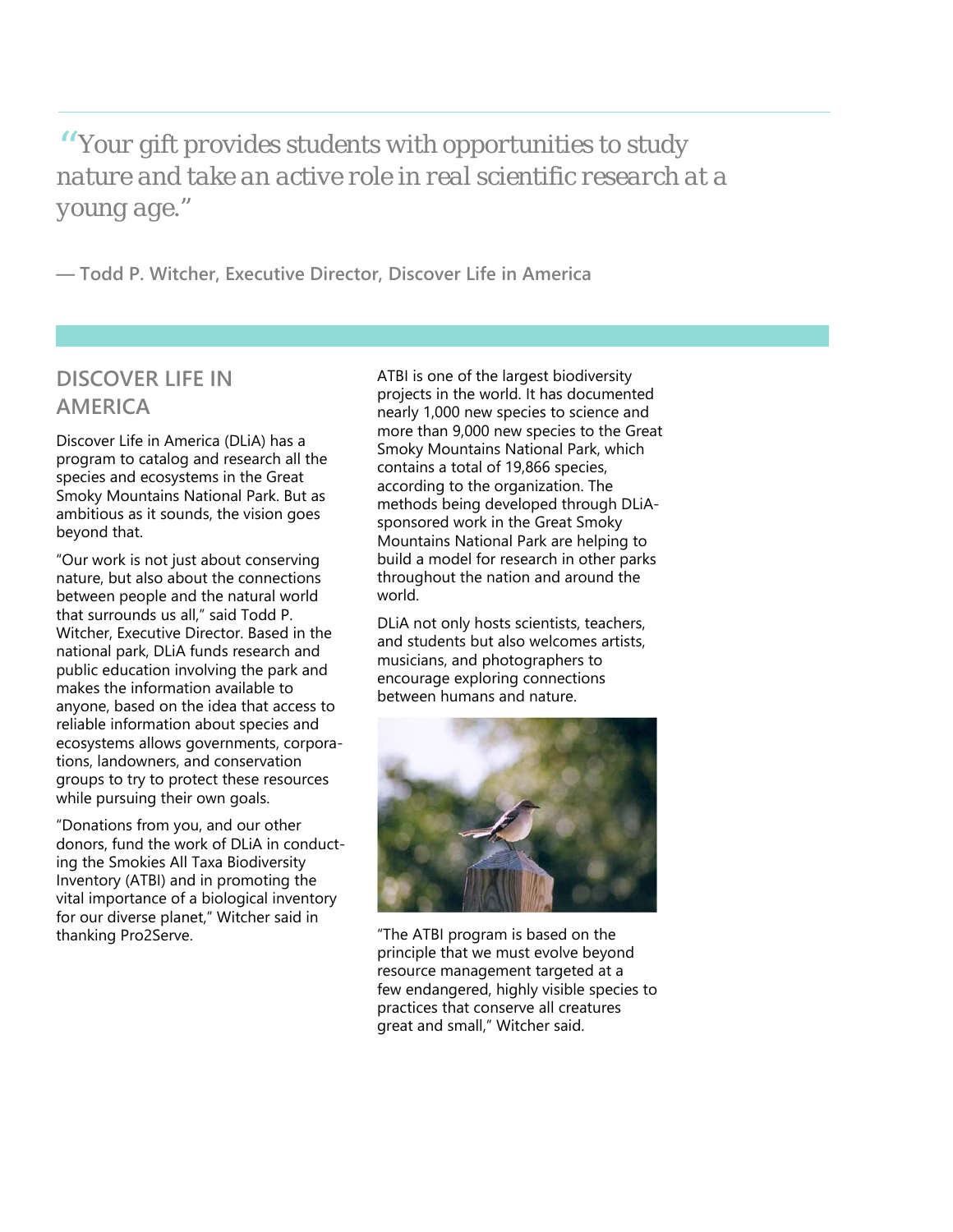### **HONORAIR KNOXVILLE**

The chance to visit the war memorials in Washington, D.C. was an event of a lifetime, but what really touched Vietnam War veteran Sid Thacker about his HonorAir Knoxville flight was the big reception he and other veterans received from family and friends upon their return.

"Many thanks to those who provide these trips," he posted on HonorAir Knoxville's Facebook page. "The welcome is totally opposite to that I received while being carried off the plane on a stretcher on my last trip to Vietnam. Thanks again."

For more than 10 years, HonorAir Knoxville has been providing allexpenses-paid trips for veterans of World War II, the Korean War, and the Vietnam War to visit the memorials to those conflicts at the nation's capital. The veterans also get to watch the Changing of the Guard at the Tomb of the Unknown Soldier at Arlington National Cemetery. When they touch down back at Knoxville's McGhee Tyson Airport from their day-long trip, the veterans are met by a throng of wellwishers who greet them with flags, balloons, smiles, and hugs.



The program depends on donations and support from businesses, organizations, and individuals, said Eddie Mannis, Chairman of HonorAir Knoxville. Mannis wrote Pro2Serve expressing thanks for the \$1,000 the firm contributed to the organization in 2018.

"Our flights help to let our area veterans know how much we value the sacrifices they made to ensure our freedoms," he wrote. "Knowing that members of the community support the project will make the trip an even more memorable occasion for the veterans."

As of May 2018, HonorAir Knoxville had been able to take more than 3,300 veterans to Washington, D.C.

*So very grateful to the HonorAir sponsors, organizers,*  " *and volunteers for a welcome home that was worth the 46 year wait. It was humbling. Thank you."* 

**— Raymond E. Wells, veteran and HonorAir flight participant**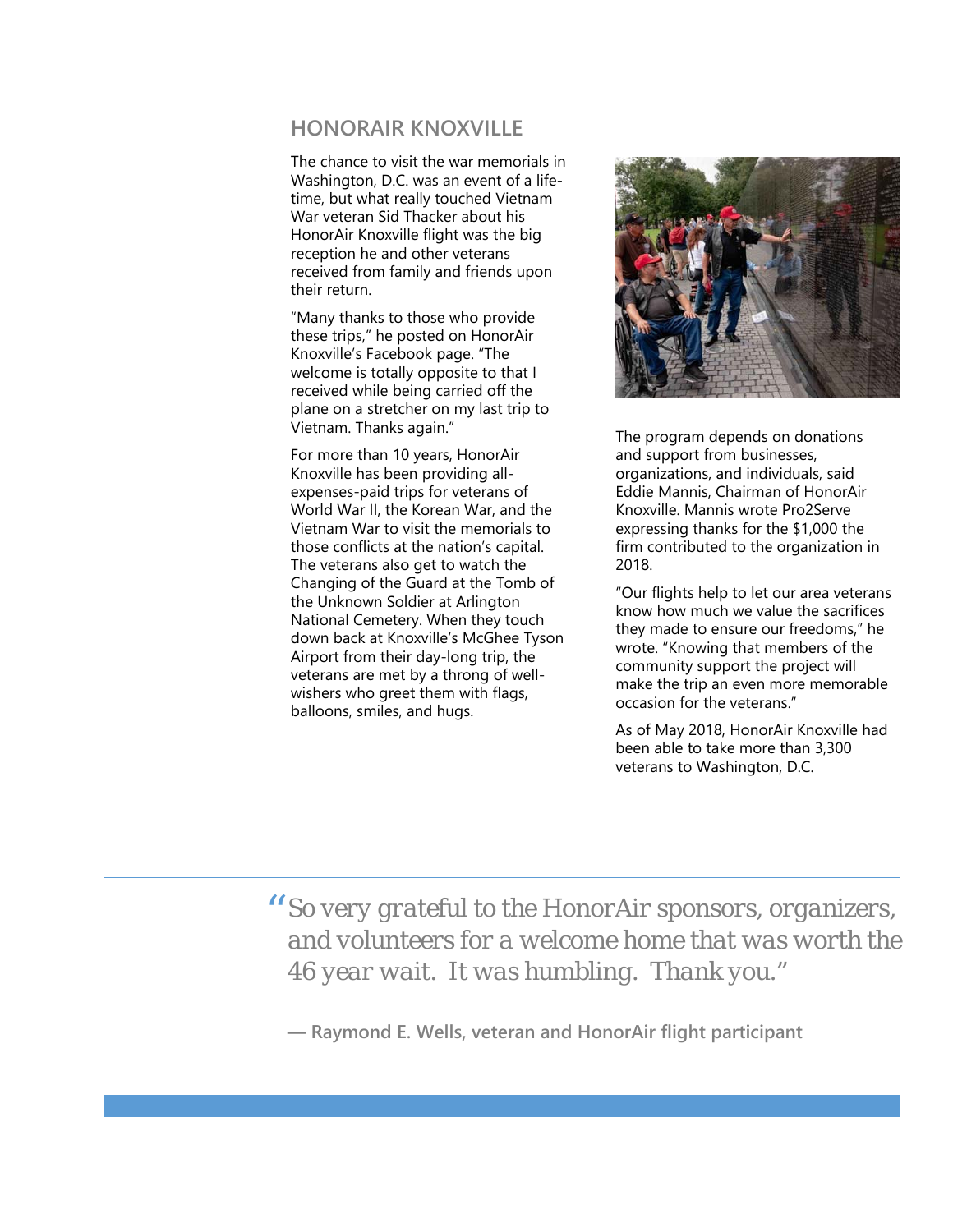## **CONSORTIUM FOR NONPROFITS**

"Operating a nonprofit organization can be an exhausting and isolating experience," said Jackie Mayo, President and CEO of HomeSource East Tennessee. He added that earning an executive training certificate through the University of Tennessee Haslam College of Business's Consortium for Social Enterprise Effectiveness (CSEE) program helped him gain the business and leadership skills needed for success.

Chris Martin, founder and President of the Knoxville Leadership Foundation, said that completing the program enhances one's status with other organizations. "Being a part of a program at UT's School of Business brings credibility to me and my organization, and puts me in a working relationship with others in similar roles in our city," he said.

The program is part of the Haslam College of Business's Consortium for Business Excellence in Nonprofits, which Pro2Serve helped establish in 2011 and continues to support through yearly gifts. Alex Miller, PhD, William B. Stokely Chair of Business in UT's Haslam College of Business and the Pro2Serve Director of the CSEE, said Pro2Serve's support has been crucial.

"Pro2Serve was the first organization to support UT's work with nonprofits and it remains the single most important funding source for this work in three critically important areas," he said. Those three areas are student training, executive training, and board of directors training, Miller said.



*After the first weekend I knew*  " *this course was going to be a game changer. I was able to implement several improvements within the organization that have improved our impact to those we serve."* 

**— Paul Danis, Co-Founder/President, LIVE-IT, and CSEE executive training participant**

CSEE's year-long executive training program has trained 138 local nonprofit leaders from 105 organizations including Boys and Girls Club of the Tennessee Valley, CASA of the Tennessee Heartland, and Emerald Youth Foundation. UT also teams with the Alliance for Nonprofits to offer a year-long program for highpotential executives who wish to serve on local nonprofit boards. The program trains about 25 executives a year and has drawn participants from Regal Cinemas, UT, the Knoxville Utilities Board, Pilot Flying J, Cirrus Aircraft, and Oak Ridge National Laboratory.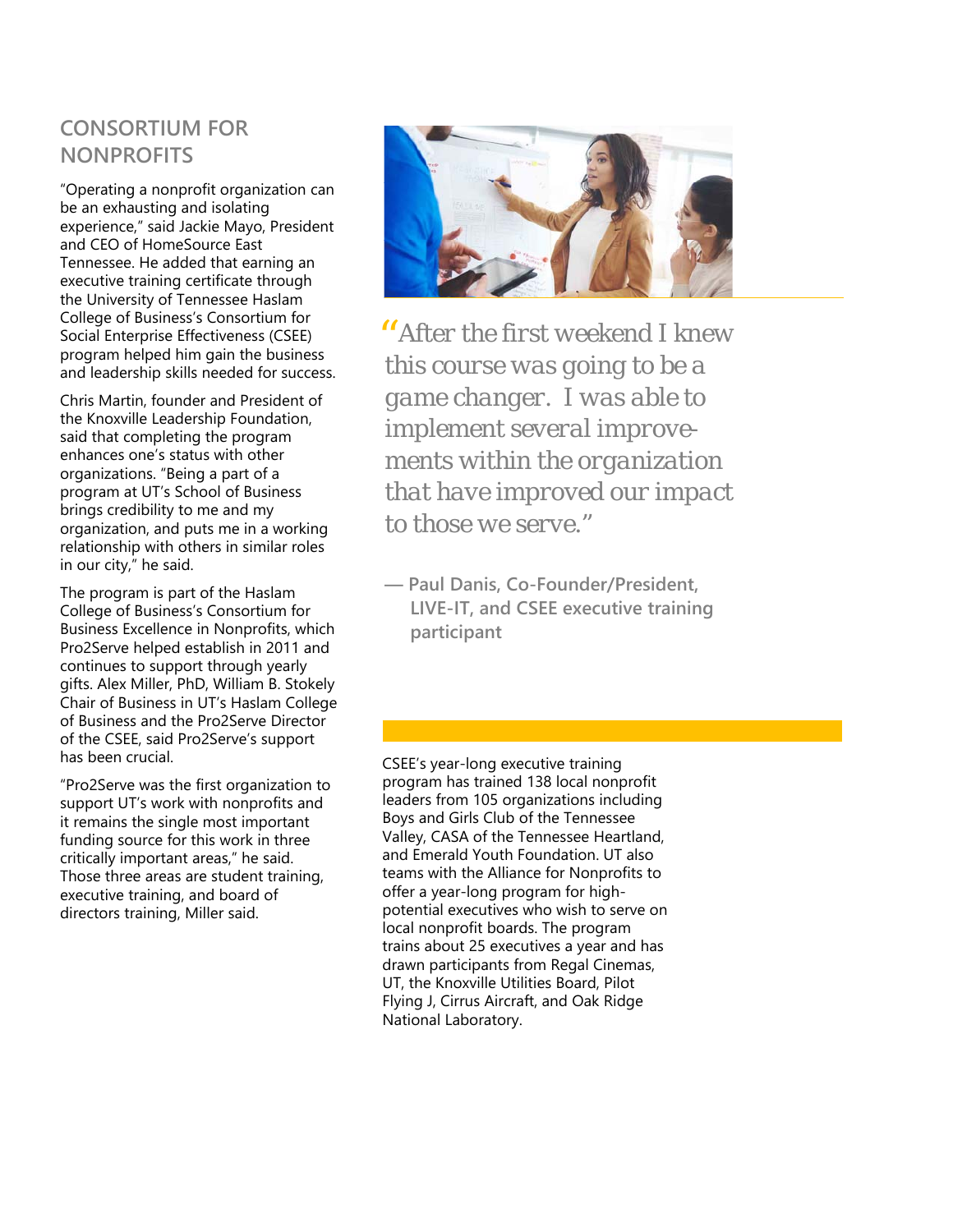*Thank you for providing for*  " *my family in this time of need. God bless you."* 

**— The Mitchell family**

#### **WILLOW BROOK SCHOOL BEAR TREE**

It might look like a typical Christmas tree, but Pro2Serve employees know it as the *Bear Tree*. And as they bring Christmas gifts to stack under it each day, it becomes part of a warm, festive scene, taking over a corner of the lobby at the Oak Ridge office.

Then, shortly before Christmas, employees load up all the presents and take them to Willow Brook Elementary School, where parents pick them up later. On Christmas Day, the warmth and festive spirit moves from the lobby at Pro2Serve to the homes of scores of children around Oak Ridge.

Through its Willow Brook School Bear Tree effort, Pro2Serve provided toys and gifts to 50 children who otherwise might not have received Christmas presents in 2018. The school sent Pro2Serve a bundle of thank-you cards from the parents, as well as a note of appreciation from the school.

"It is always exciting seeing the parents come in knowing that they will have something to give their children. It's heartbreaking for them that they cannot do what most of us can do without a second thought," the school said in its note. One family wrote that they could not express how much they appreciate the fact that their granddaughter will have Christmas gifts this year. Each holiday season, a large Christmas tree appears in the Pro2Serve main office, decorated with teddy bear-shaped tags with the names and hoped-for gifts of selected Willow Brook students and siblings. Each year employees look forward to picking a tag and buying gifts for the children, as they have been doing since 2001.



Willow Brook is a year-round school, kindergarten through fourth grade, for children with special needs. Established in 1944, it is the only elementary school in Oak Ridge that is still in its original building.

"With warm hearts and grateful hands we thank you. With special people like you, the world does not seem too bad," wrote one family.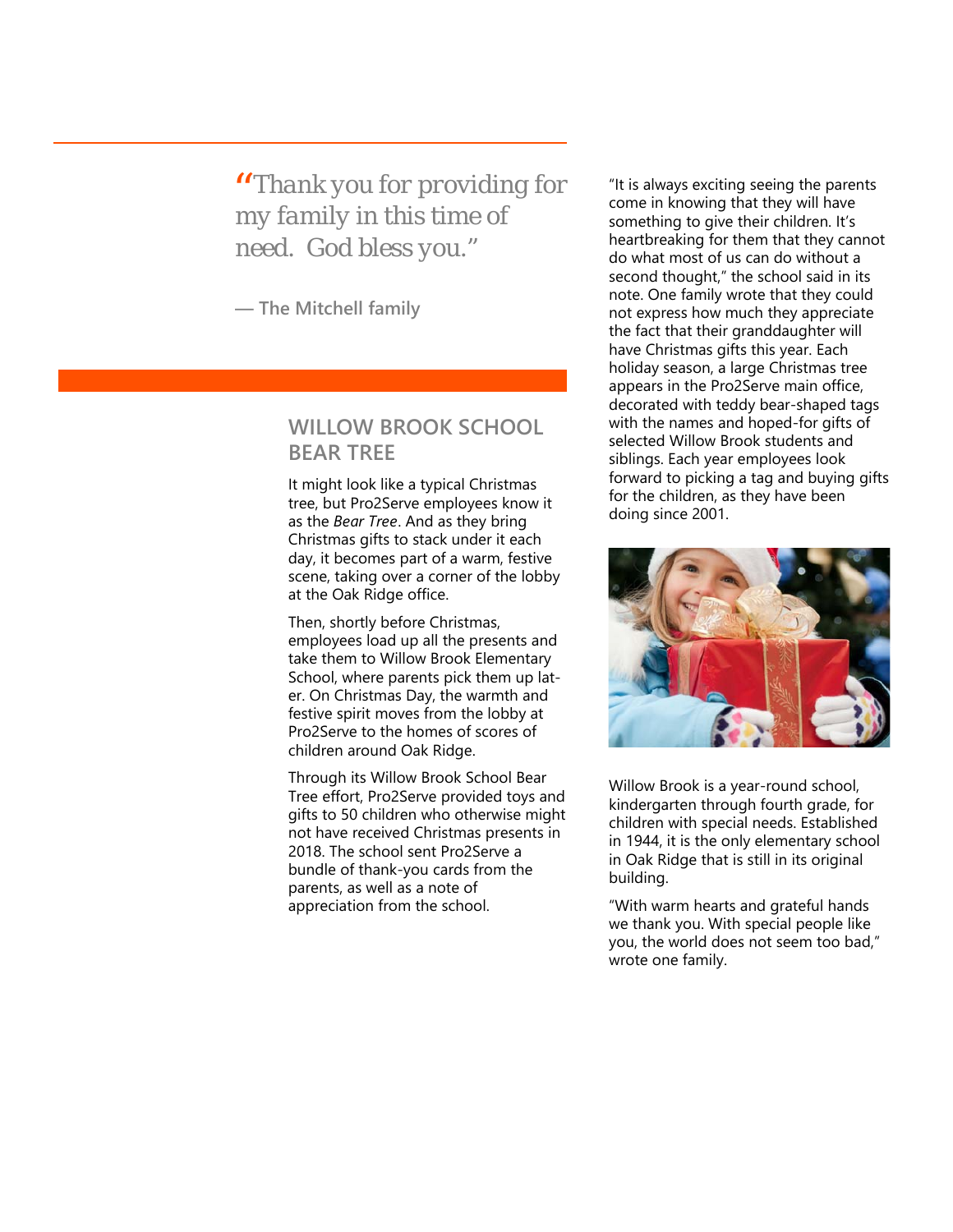### **NS2 SERVES**

"From Boots to Suits" is the motto of NS2 Serves, a nonprofit organization that tries to help recent veterans of the U.S. military branches get training and jobs in high-tech fields. As of November 2018, the program had trained more than 237 veterans, including U.S. Air Force veteran Laura Clark.

Laura felt she had reached a dead end before she became aware of NS2 Serves. After searching for job opportunities for months, she came to realize that having a degree in a field in which she had no experience was not going to work for her. Employers were hesitant to hire her. Laura entered the NS2 Serves program to chart a new direction and access new opportunities. "Intelligence without ambition is a bird without wings" is her motto to live by, she said.

Pro2Serve has donated to NS2 Serves in the past, and came through this year with a \$2,500 contribution. Mark Testoni, NS2 Serves President, thanked Pro2Serve for its support. "Your generosity makes a long-lasting difference because it enables NS2 Serves to offer training and employment assistance to our nation's veterans," he said.



Mark, who is also President of SAP National Security Services, Inc., started NS2 Serves to give back to the community and help veterans. The three-month course offered by NS2 Serves consists of technical tracks on data management and related fields, modules on business and personal skills, and a focus on teamwork and unity. The program is open to impending or honorably discharged post-9/11 veterans who have left service within the last seven years and have a high school diploma or GED. It is also available to Gold Star spouses who meet certain eligibility requirements.

U.S. Navy veteran Daniel Moss was trying to make a living flipping pizzas in a local pizza shop when he learned of NS2 Serves and decided to aim for a career in the IT industry. Daniel said he wants to set a good life example for his daughter and, like Laura Clark, he also has a quote that he lives by:

"Life is tough. Get a helmet."

*Your mind must arrive at your destination before*  "  *your life does."* 

**— Joshua Dennis, U.S. Marine Corps veteran and NS2 Serves program graduate**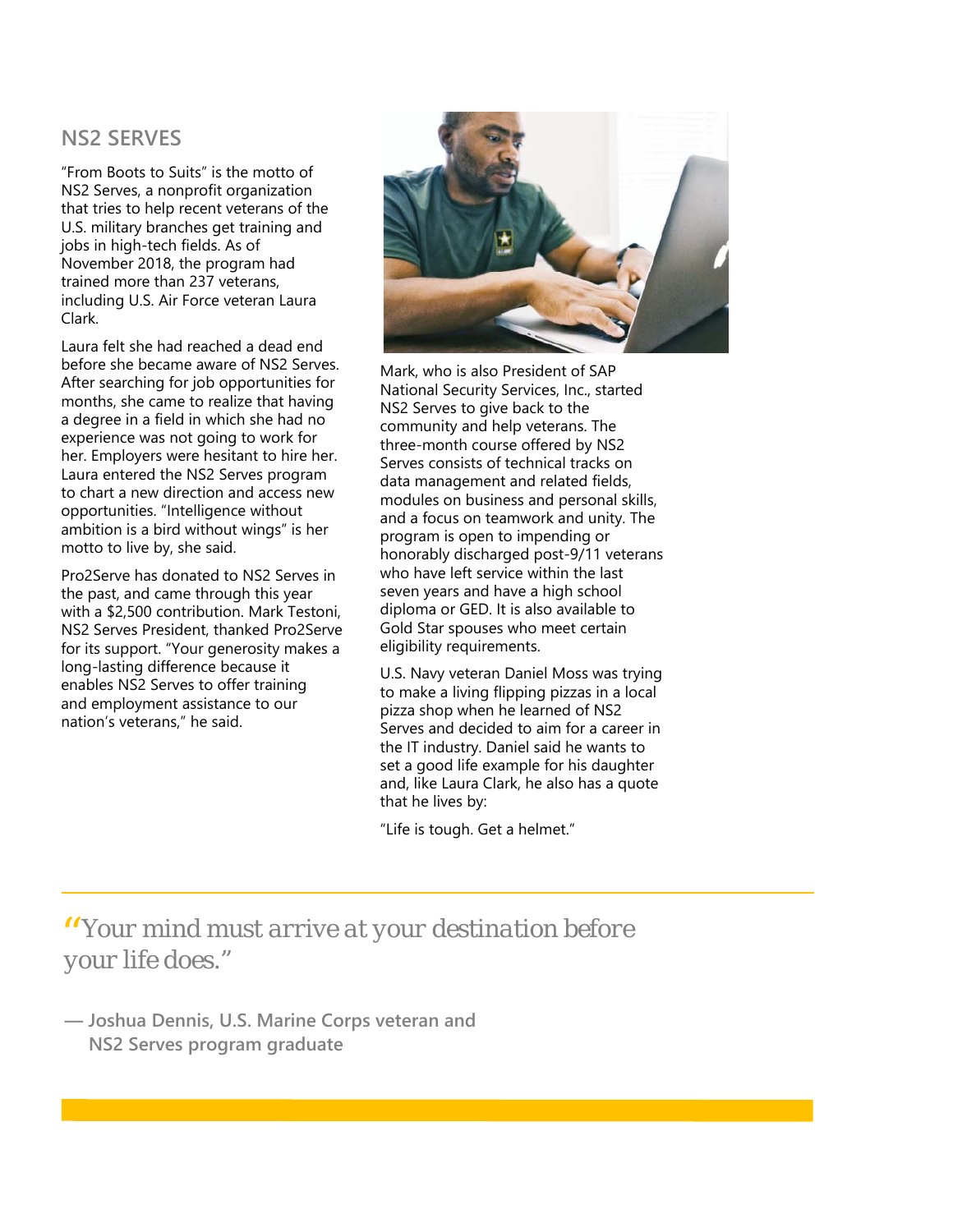*When someone supports the*  " *DAV Charitable Service Trust, they are giving those who've served a chance to make the most of their lives."* 

— John Barnes, disabled veteran

### **DAV CHARITABLE SERVICE TRUST**

John D. Barnes was unloading a military vehicle in Iraq on March 14, 2006, when the blast of a mortar shell changed his life forever. John was among 17 soldiers who were injured by the explosion, with shrapnel ripping through his helmet and into his brain. John lived, but he would suffer memory loss, seizures, paralysis, and depression. Fortunately, he had help in his struggle from the Disabled American Veterans (DAV) Charitable Service Trust.

Richard E. Marbes, President of DAV Charitable Service Trust, thanked Pro2Serve for its support of the organization. In 2018, Pro2Serve presented DAV Charitable Service Trust with a \$1,250 donation.



"Considering how much our heroes sacrificed for America—for you and for me—I'm so thankful for your partnership in bringing wonderful programs to so many who served our nation," he said in a letter to Pro2Serve. "I'm particularly grateful on behalf of veterans, like John, whose lives were utterly and forever changed by war."

Funds from Pro2Serve and other donors help DAV Charitable Service Trust offer programs and services to help veterans such as John. Besides his physical Injuries, John suffered severe blows to his psyche. He had lost his identity as a soldier, could no longer care for himself, and his marriage disintegrated. His mother, Valerie Wallace, became his sole source of care and support. "There were times when the challenges we faced seemed insurmountable," she said.

To help veterans like John, DAV Charitable Service Trust provides support for programs such as physical and psychological rehabilitative therapy, family assistance, prosthetics research, mobility assistance for veterans with amputation and spinal cord injuries, help for aging veterans, aid and shelter for homeless veterans, and help for veterans returning from recent combat service. "I was proud to serve my country, and I don't feel sorry for myself," John Barnes said. "My concern is for my fellow veterans."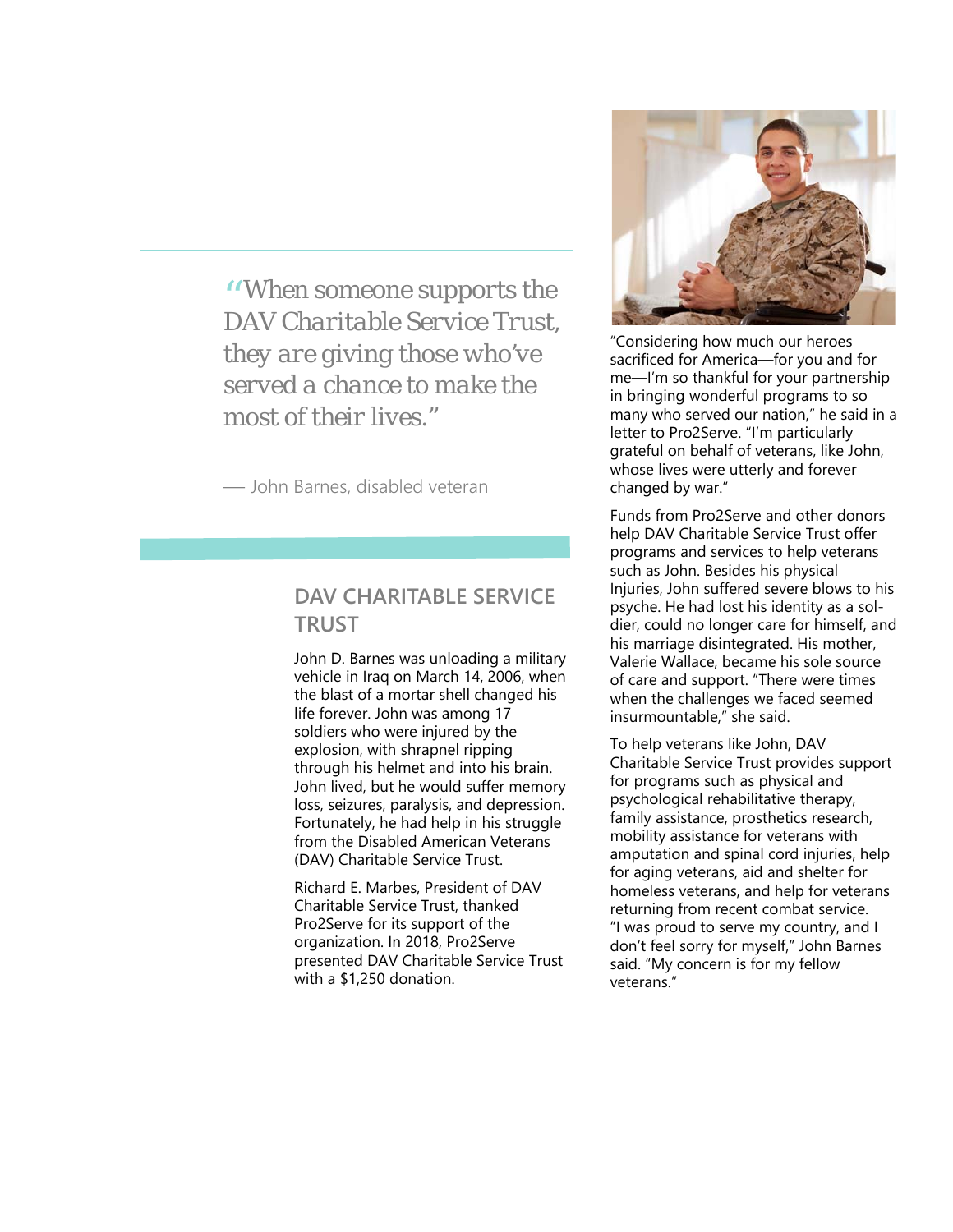

#### **ROANE IMAGINATION LIBRARY**

The Roane Imagination Library, which provides new books to children throughout Roane County, surpassed its 2018 fundraising campaign goal, and Pro2Serve played a key role in that success. The organization exceeded a 2018 fundraising campaign challenge sponsored by Pro2Serve and Materials and Chemistry Laboratories Inc., noted M. Jill McMaster, Roane Imagination Library Coordinator. The campaign provides more than half of the organization's annual operating budget. What do we do with your donation? Roane Imagination Library sends a new, age-appropriate book to, approximately 2,140 children in the county each month.

The Roane Imagination Library is part of Dolly Parton's Imagination Library program. Jeff Conyers, President of the Dollywood Foundation, said the total program has distributed more than 100 million books, with almost 300,000 of those going to children in Roane County. Through a grant challenge, Pro2Serve provides gifts to the Roane Imagination Library and challenges other companies and organizations to match them. Pro2Serve also matches employees' donations dollar-for-dollar, in partnership with the Governor's Books from Birth Foundation.

Founded by Dolly Parton in 1995, Imagination Library provides books to children from birth to age five. "All have been high quality, age-appropriate books delivered directly to the child's home each month at no cost to the family, regardless of income," Conyers said.

McMaster credits the Imagination Library program with a general improvement in the quality of life for Tennessee children, citing the "Kids Count 2017" report by the Annie E. Casey Foundation that ranked Tennessee children 35th in the nation in education, health, and economic well-being. "Eight years ago, we were ranked 44th," McMaster said. She noted the foundation study cited the Governor's Books from Birth Foundation, which is the state's organization for Imagination Library, as a significant factor in this accomplishment.

*Roane County neighbors*  " *and friends, you did it again. A big 'thank you' for your continued support for Roane Imagination Library."* 

**— M. Jill McMaster, Coordinator, Roane Imagination Library**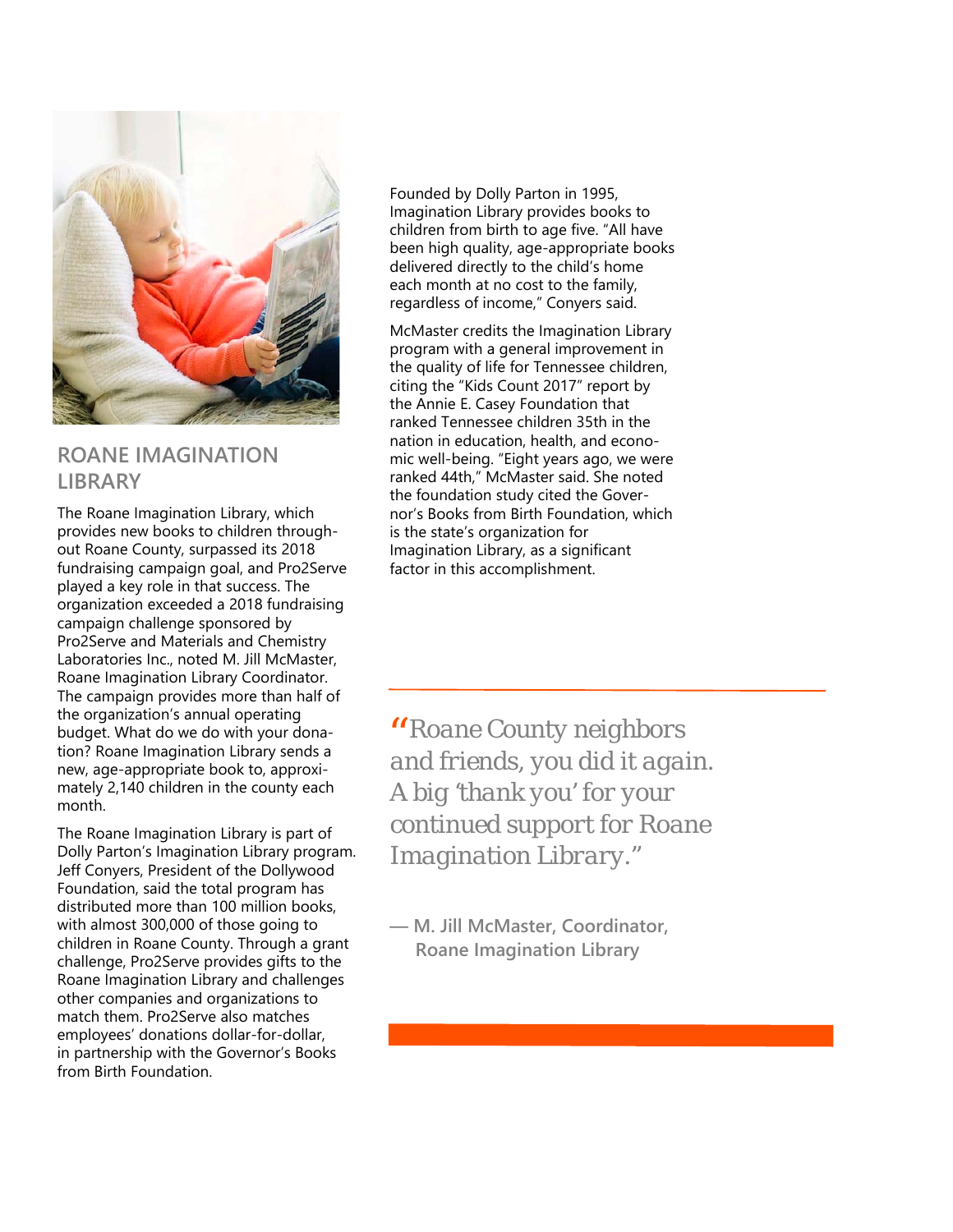*We work toward the goal of a safe, permanent home*  " *for each child, either with a biological parent or relative, or with a new adoptive family."* 

**— Kesha Shipe Waters, Executive Director CASA of the Tennessee Heartland** 

### **CASA OF THE TENNESSEE HEARTLAND**

"The nice thing about being a CASA volunteer," reported David Brown, an Anderson County volunteer, "is that you know you are doing something good for neglected children and their families because you can see the results." He added that the reports from CASA volunteers provide juvenile courts with factual information that help judges make Informed decisions, and "just having an extra pair of eyes on these situations has been greatly appreciated by the court."

"CASAs develop a trusting relationship with the children so they feel safe expressing their concerns and asking questions," he said. "I have seen the most hopeless-looking situations turn around; I feel truly blessed to have witnessed (and perhaps be part of) these little miracles."



CASA refers to Court Appointed Special Advocates, and Oak Ridge-based CASA of the Tennessee Heartland is a nonprofit, volunteer-based organization that seeks to provide abused and neglected children in the juvenile court system with advocates who will work on their behalf. Pro2Serve was a 2018 sponsor of CASA's BBQ and Bluegrass Bash, one of its chief fundraising events. Pro2Serve's sponsorship helped make the event a success, according to Kesha Shipe Waters, Executive Director of CASA of the Tennessee Heartland. "Your generous contribution helped make our vision a reality by helping to offset the cost of holding the Bash in an environment as fun and welcoming as the Museum of Appalachia," she said.

The goal of CASA of the Tennessee Heartland is to make sure that children removed from their homes due to abuse or neglect have a "voice of hope" to advocate for them, and to make sure these children are not forgotten in the foster care system. According to CASA, 92 percent of the children it serves remain safe after case closure, compared to a national average of 70 percent. In 2013, 98 percent of CASA recommendations were accepted by juvenile court judges in Anderson, Blount, and Scott counties.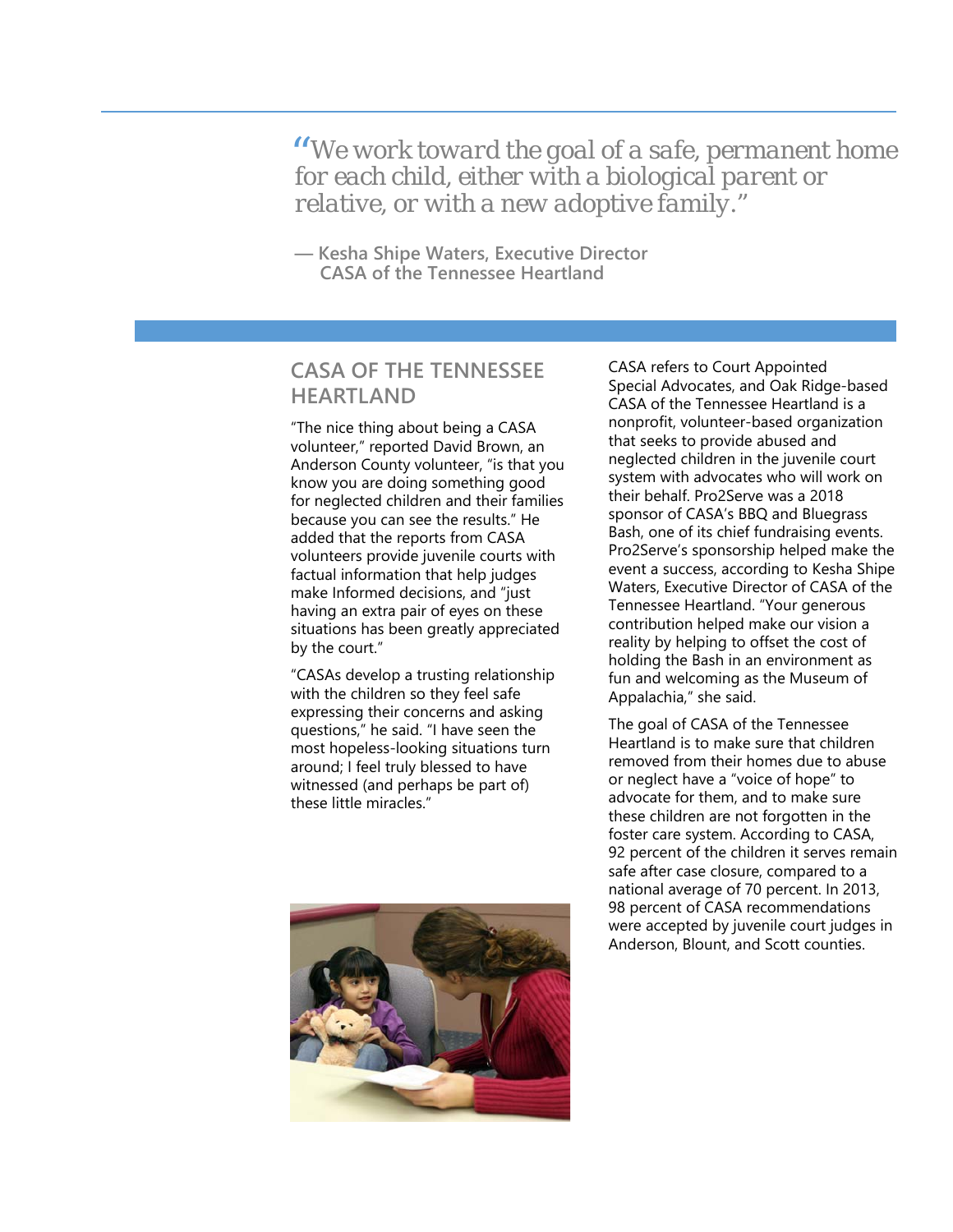

#### **ROICE-HURST HUMANE SOCIETY**

After losing her beloved 15-year-old pet, Peggy Peden-Stevens was ready to adopt another dog to help fill that void. She found what she was seeking at Roice-Hurst Humane Society. "I instantly fell in love with Miss Bella," she wrote on the organization's Facebook page. "The folks at the shelter made the adoption so smooth and it gets better every day!"

A few weeks after adopting Miss Bella, Peggy took her back to the shelter for a visit. "When she took one look at the two young men who cared for her she jumped right up on their laps and was so happy to see them. This showed me what great care they gave her," she said.

Founded in 1963, Roice-Hurst Humane Society is a Grand Junction, Coloradobased nonprofit organization that provides safety, shelter, and care for homeless dogs and cats in Mesa County. Its shelter is also an adoption center, and the organization follows a policy of not euthanizing any healthy, adoptable animal. "We never euthanize animals because of a lack of space or resources," the organization states on its website. "All healthy, treatable, and adoptable animals are cared for until they are adopted—whether it takes weeks, months, or longer."

Anna M. Stout, Executive Director of the Roice-Hurst Humane Society, thanked Pro2Serve for its support in 2018. "Please know that your gift will be put to good use caring for our shelter pets until they find forever homes and working with our community to educate pet owners about their critters," she wrote.

In 2018, Roice-Hurst completed an expansion, moving its administrative office off site to allow more space at the shelter. The organization has enhanced its services, offering new programs such as one that matches shelter pets with at-risk individuals. The organization got its start when the families of Ival Hurst and Joe Roice decided there was a need to provide a home for stray animals in what was then a mainly rural area. Roice donated the first shelter, which was a chicken coop on his property. The Roice-Hurst Humane Society now serves 14 counties in Colorado.

*We work every day to*  " *promote, create, and strengthen the special bonds between pets and the people who love them in the hopes that, one day, no more pets will have to be surrendered to shelters."* 

**— Anna M. Stout, Executive Director, Roice-Hurst Humane Society**